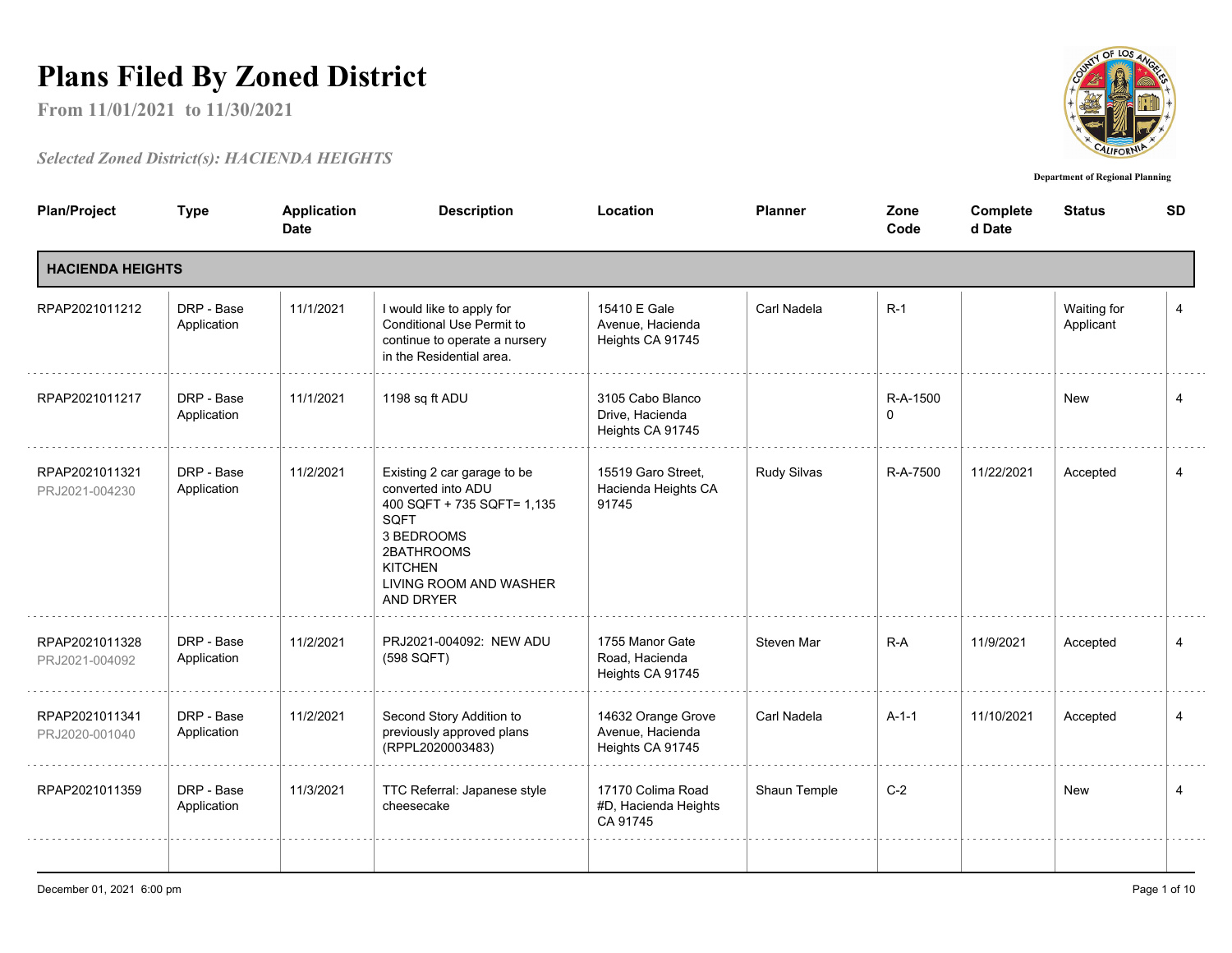| <b>Plan/Project</b>              | <b>Type</b>               | <b>Application</b><br><b>Date</b> | <b>Description</b>                                                                                                                                                                                                                                                                                                                                                                                                                                                                                                                                               | Location                                               | <b>Planner</b> | Zone<br>Code         | Complete<br>d Date | <b>Status</b>            | <b>SD</b>      |
|----------------------------------|---------------------------|-----------------------------------|------------------------------------------------------------------------------------------------------------------------------------------------------------------------------------------------------------------------------------------------------------------------------------------------------------------------------------------------------------------------------------------------------------------------------------------------------------------------------------------------------------------------------------------------------------------|--------------------------------------------------------|----------------|----------------------|--------------------|--------------------------|----------------|
| RPAP2021011489<br>PRJ2021-004313 | DRP - Base<br>Application | 11/7/2021                         | Current property is used as<br>single family residential.<br>Proposed new 560 sf detached<br>ADU in the rear side of the<br>main house, including 2<br>bedroom and 2 bathroom, 1<br>kitchen and 1 laundry room on<br>flat site. 5 feet side and rear<br>setback provided. Finish floor<br>is 8" min. above grade. No<br>demolition required on the site.<br>New ADU operates as rental<br>unit, expecting rent for 2<br>household family. Currently<br>existing house provided 2<br>covered garaged parking.<br>Tenant parking is provided as<br>street parking. | 1953 Wickshire<br>Avenue, Hacienda<br>Heights CA 91745 | Rudy Silvas    | R-A-6000             | 11/29/2021         | Accepted                 | 4              |
| RPAP2021011583                   | DRP - Base<br>Application | 11/9/2021                         | 24 x 24 x 16 x 8 x 8 PATIO<br>ENCLOSURE W/ELECT.                                                                                                                                                                                                                                                                                                                                                                                                                                                                                                                 | 15505 Adelhart<br>Street, Hacienda<br>Heights CA 91745 | Maria Masis    | R-A-9000             | 11/16/2021         | Void                     | 4              |
| RPAP2021011702                   | DRP - Base<br>Application | 11/10/2021                        | TR 60358 - Lot tree bond<br>release.                                                                                                                                                                                                                                                                                                                                                                                                                                                                                                                             | 1244 Galemont<br>Avenue, Hacienda<br>Heights CA 91745  | Michelle Lynch | $R-1$                |                    | Waiting for<br>Applicant | $\overline{4}$ |
| RPAP2021011710                   | DRP - Base<br>Application | 11/10/2021                        | Addition of a guest room, a<br>toilet on first floor and remodel<br>master restroom in second<br>floor.<br>Remove existing damaged<br>balcony and reinstall a new<br>one.                                                                                                                                                                                                                                                                                                                                                                                        | 3024 Azaria Avenue,<br>Hacienda Heights CA<br>91745    | Rick Kuo       | R-A-1000<br>$\Omega$ |                    | Waiting for<br>Applicant | 4              |
|                                  |                           |                                   |                                                                                                                                                                                                                                                                                                                                                                                                                                                                                                                                                                  |                                                        |                |                      |                    |                          |                |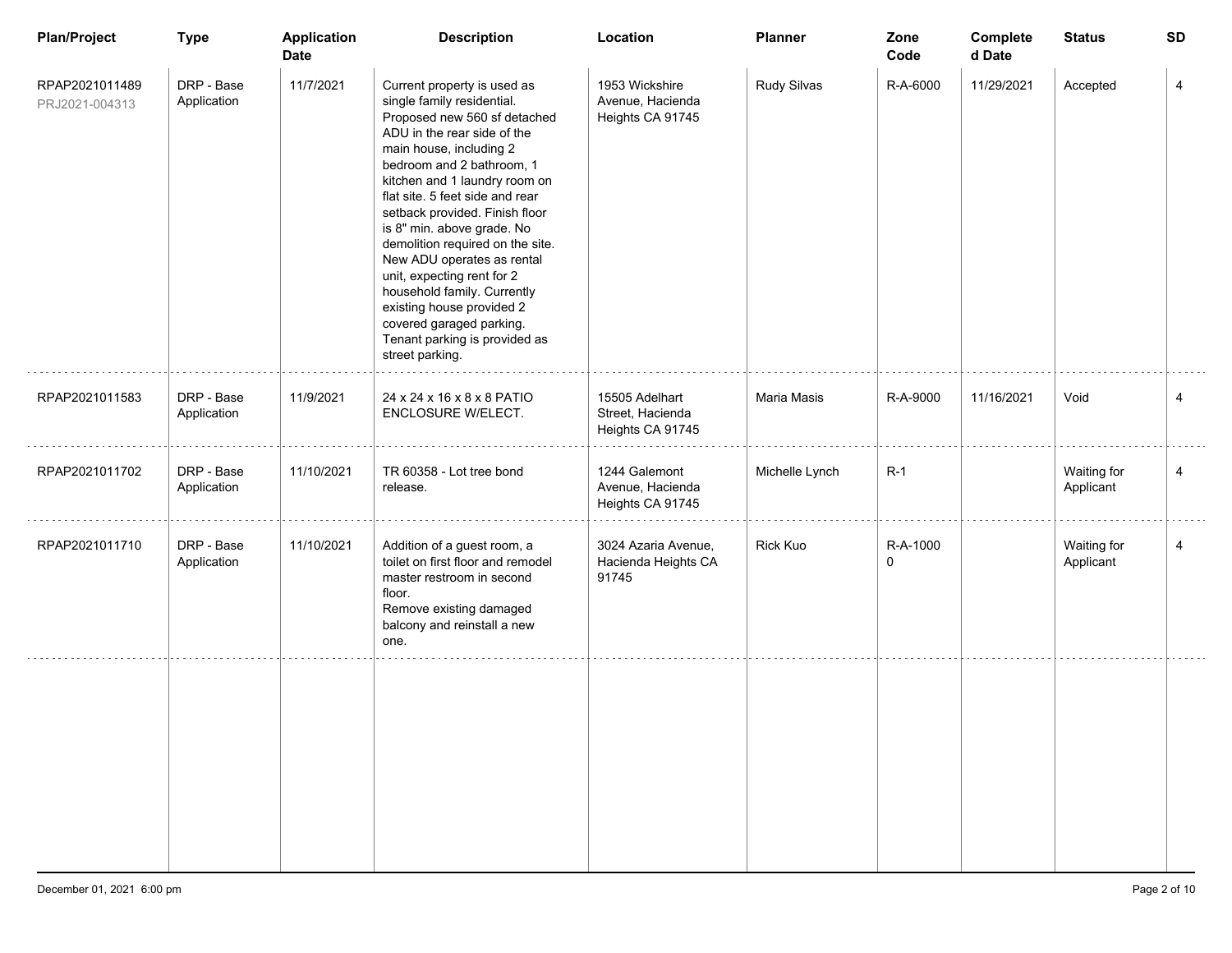| <b>Plan/Project</b> | <b>Type</b>               | <b>Application</b><br><b>Date</b> | <b>Description</b>                                                                                                                                                                                                                                         | Location                                                | <b>Planner</b>  | Zone<br>Code  | Complete<br>d Date | <b>Status</b>            | <b>SD</b> |
|---------------------|---------------------------|-----------------------------------|------------------------------------------------------------------------------------------------------------------------------------------------------------------------------------------------------------------------------------------------------------|---------------------------------------------------------|-----------------|---------------|--------------------|--------------------------|-----------|
| RPAP2021011775      | DRP - Base<br>Application | 11/12/2021                        | ADD TO EXISTING HOUSE<br>1397 S.F. ADDITION<br><b>INCLUDES</b><br>1 BEDROOM<br>1 PLAYROOM<br>1 FAMILY ROOM<br>1 OFFICE<br>2 BATHROOMS<br>1 PATIO<br>THIS PROPERTY IS<br><b>RESIDENTIAL AND WILL</b><br>CONTINUE TO BE<br><b>RESIDENTIAL</b>                | 16500 Ember Glen<br>Road, Hacienda<br>Heights CA 91745  | Maria Masis     | $R-A$         |                    | Waiting for<br>Applicant | 4         |
| RPAP2021011778      | DRP - Base<br>Application | 11/12/2021                        | 1. demo (e) fire place<br>PROPOSED ADDITION<br>2.<br>2ND FLOOR<br>$(1)$ POWDER ROOM & $(1)$<br><b>LAUNDRY ROOM</b><br>95<br><b>SF</b><br>PROPOSED ADDITION<br>3.<br>2ND FLOOR<br>(3) BEDROOMS & (2) 0.75<br><b>BATHROOM</b><br>800 SF<br>4. SHED<br>150 SF | 1435 Armington<br>Avenue, Hacienda<br>Heights CA 91745  | <b>Rick Kuo</b> | R-1-6000      | 11/21/2021         | Void                     | 4         |
| RPAP2021011811      | DRP - Base<br>Application | 11/15/2021                        | 16x38 pool 8x8 spa                                                                                                                                                                                                                                         | 3142 Azaria Avenue,<br>Hacienda Heights CA<br>91745     | Maria Masis     | R-A-1000<br>0 | 11/18/2021         | Void                     | 4         |
| RPAP2021011837      | DRP - Base<br>Application | 11/15/2021                        | New detached garage and<br>conversion of attached garage<br>to bedrooms for (E) residence<br>1. THE EXISTING GARAGE<br>(903 SF) HAS BEEN<br>CONVERTED INTO A LIVING<br>SPACE AND NEEDS TO BE<br>LEGALIZED.<br>2. (N) DETACHED 3-CAR<br>GARAGE (700 SF).    | 1731 S Vallecito<br>Drive, Hacienda<br>Heights CA 91745 | Rudy Silvas     | $A-1-1$       |                    | Waiting for<br>Applicant | 4         |
|                     |                           |                                   |                                                                                                                                                                                                                                                            |                                                         |                 |               |                    |                          |           |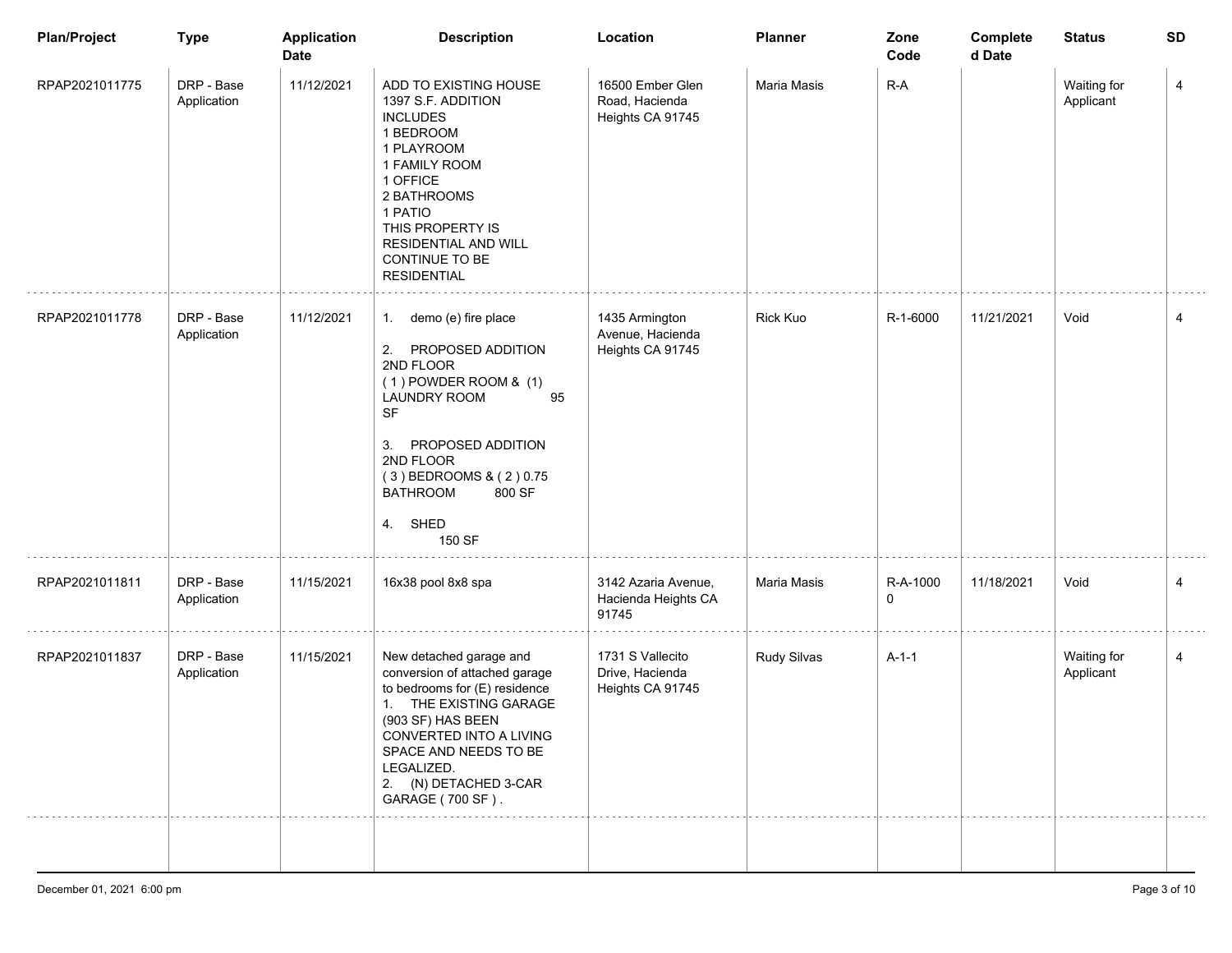| <b>Plan/Project</b>              | <b>Type</b>               | <b>Application</b><br><b>Date</b> | <b>Description</b>                                                                                                                                                                        | Location                                                   | <b>Planner</b>  | Zone<br>Code             | Complete<br>d Date | <b>Status</b> | <b>SD</b>      |
|----------------------------------|---------------------------|-----------------------------------|-------------------------------------------------------------------------------------------------------------------------------------------------------------------------------------------|------------------------------------------------------------|-----------------|--------------------------|--------------------|---------------|----------------|
| RPAP2021011901                   | DRP - Base<br>Application | 11/16/2021                        | to demolish unpermitted trellis<br>patio and propose detached<br>adu with 1 car garage                                                                                                    | 1518 S 9th Avenue,<br>Hacienda Heights CA<br>91745         | Rudy Silvas     | R-A-1500<br>0            | 11/23/2021         | Accepted      | 4              |
| RPAP2021011907                   | DRP - Base<br>Application | 11/16/2021                        | Site plan Approval for<br>swimming pool and spa                                                                                                                                           | 15137 Los Altos<br>Drive, Hacienda<br>Heights CA 91745     | Maria Masis     | R-A-1500<br>0            | 11/22/2021         | Void          | 4              |
| RPAP2021011960<br>PRJ2021-004330 | DRP - Base<br>Application | 11/17/2021                        | New 1200 SQFT detached<br>ADU                                                                                                                                                             | 15555 Facilidad<br>Street, Hacienda<br>Heights CA 91745    | Rudy Silvas     | R-A-1000<br>0            | 11/30/2021         | Accepted      | 4              |
| RPAP2021011976                   | DRP - Base<br>Application | 11/17/2021                        | - ADD A BEDROOM & A<br><b>BATHROOM</b><br>- ADD A DECK OVER NEW<br>BEDROOM & BATHROOM<br>- ADD AN EXTERIOR STAIRS<br>- RESURFACE THE REAR<br><b>CONCRETE SLAB</b>                         | 2190 Nadula Drive,<br>Hacienda Heights CA<br>91745         | Rick Kuo        | <b>RPD-600</b><br>$0-6U$ |                    | New           | 4              |
| RPAP2021011977                   | DRP - Base<br>Application | 11/17/2021                        | RESIDENTIAL ADDITION OF<br>1631 S.F. (INCLUDING A 500<br>S.F. JADU), new 2-CAR<br>GARAGE OF 449 S.F.                                                                                      | 15130 Marwood<br>Street, Hacienda<br>Heights CA 91745      | Rudy Silvas     | $R-1$                    |                    | New           | 4              |
| RPAP2021012006                   | DRP - Base<br>Application | 11/18/2021                        | Covenant and Agreement to<br>Hold as One Development.                                                                                                                                     | 2062 S Hacienda<br>Boulevard, Hacienda<br>Heights CA 91745 | <b>Rick Kuo</b> | $C-2$                    |                    | New           | 4              |
| RPAP2021012018                   | DRP - Base<br>Application | 11/18/2021                        | -Unpermitted Buildings<br>Demolition for construction via<br>RPPL2021000363<br>-Proposed 2-car Carport (324<br>S.F.<br>-Convert part of existing<br>garage to house addition (110<br>S.F. | 1853 S Farmstead<br>Avenue, Hacienda<br>Heights CA 91745   | <b>Rick Kuo</b> | R-A-6000                 |                    | New           | $\overline{4}$ |
| RPAP2021012020                   | DRP - Base<br>Application | 11/18/2021                        | TTC Referral: My store location<br>is<br>1673 S. Azusa Ave.,<br>Hacienda Heights, CA 91745                                                                                                | 1639 S Azusa<br>Avenue, Hacienda<br>Heights CA 91745       | Rick Kuo        | $C-2-BE$                 |                    | New           | 4              |
|                                  |                           |                                   |                                                                                                                                                                                           |                                                            |                 |                          |                    |               |                |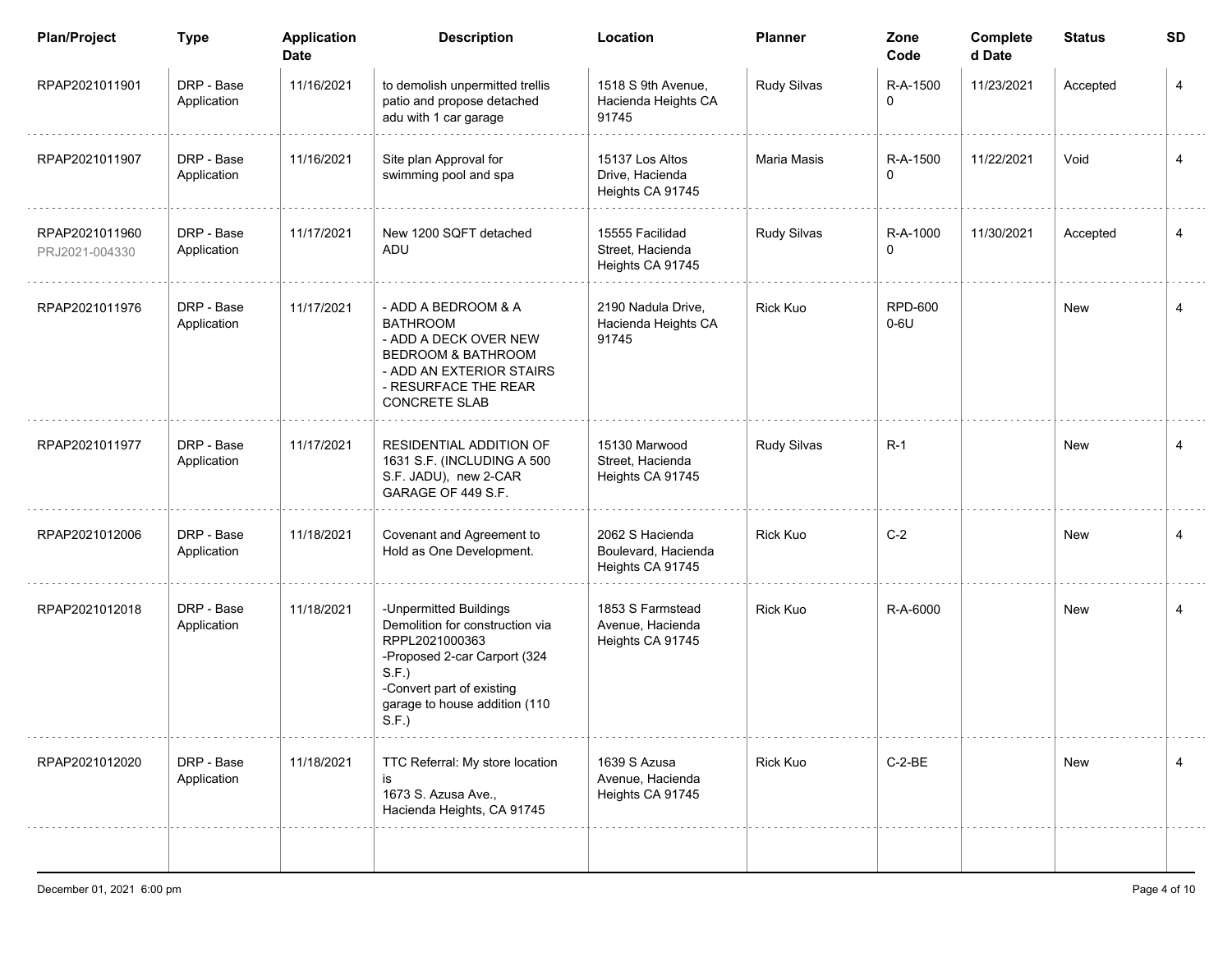| <b>Plan/Project</b>              | <b>Type</b>                                    | <b>Application</b><br><b>Date</b> | <b>Description</b>                                                                                                | Location                                               | <b>Planner</b>  | Zone<br>Code         | Complete<br>d Date | <b>Status</b>            | <b>SD</b>      |
|----------------------------------|------------------------------------------------|-----------------------------------|-------------------------------------------------------------------------------------------------------------------|--------------------------------------------------------|-----------------|----------------------|--------------------|--------------------------|----------------|
| RPAP2021012090<br>PRJ2021-004326 | DRP - Base<br>Application                      | 11/22/2021                        | Reframe existing carport                                                                                          | 818 S Olympus<br>Avenue, Hacienda<br>Heights CA 91745  | Carl Nadela     | $R-1$                | 11/30/2021         | Accepted                 | 4              |
| RPAP2021012163                   | DRP - Base<br>Application                      | 11/23/2021                        | <b>CONSTRUCT AN</b><br>ACCESSORY BUILDING OF<br>861 SQ.FT - FOUR CAR<br><b>GARAGE</b>                             | 15426 Skyline Drive,<br>Hacienda Heights CA<br>91745   | <b>Rick Kuo</b> | $A-2-1$              |                    | <b>New</b>               | 4              |
| RPAP2021012221                   | DRP - Base<br>Application                      | 11/24/2021                        | PROPOSED 1,200 SF<br>3-BEDROOM & 3-BATHROOM<br><b>ACCESSORY</b><br>DWELLING UNIT IN REAR<br>YARD.                 | 16515 Fern Haven<br>Road, Hacienda<br>Heights CA 91745 | Carl Nadela     | $R-A$                |                    | New                      | 4              |
| RPAP2021012241                   | DRP - Base<br>Application                      | 11/26/2021                        | <b>Build ADU (Accessory Dwelling</b><br>Unit) on top of existing<br>attached garage of single<br>family dwelling. | 1774 Matchleaf<br>Avenue, Hacienda<br>Heights CA 91745 | Maria Masis     | R-1-6000             |                    | <b>New</b>               | 4              |
| RPAP2021012273                   | DRP - Base<br>Application                      | 11/29/2021                        | Converting 2-car garage with<br>addition into ADU.                                                                | 15377 Shefford<br>Street, Hacienda<br>Heights CA 91745 | Maria Masis     | R-A-1000<br>$\Omega$ |                    | New                      | $\overline{4}$ |
| RPAP2021012381                   | DRP - Base<br>Application                      | 11/30/2021                        | Amendment Review: The New<br>ADU has moved and relocated.                                                         | 2500 Teresina Drive,<br>Hacienda Heights CA<br>91745   | Zoe Axelrod     | R-A-1000<br>$\Omega$ | 11/30/2021         | Accepted                 | $\overline{4}$ |
| RPPL2021010573<br>PRJ2021-003850 | DRP-<br><b>Business</b><br>License<br>Referral | 11/15/2021                        | Pre-packaged sale of sliced<br>meat (beef and lamb) - SPR<br>and TTC Referral                                     | 1611 S Azusa<br>Avenue, Hacienda<br>Heights CA 91745   | Carl Nadela     | $C-2-BE$             |                    | Waiting for<br>Applicant | $\overline{4}$ |
| RPPL2021010747<br>PRJ2021-003850 | DRP - Site<br>Plan Review -<br>Ministerial     | 11/15/2021                        | Pre-packaged sale of sliced<br>meat (beef and lamb) - SPR<br>and TTC Referral                                     | 1611 S Azusa<br>Avenue, Hacienda<br>Heights CA 91745   | Carl Nadela     | $C-2-BE$             |                    | Waiting for<br>Applicant | 4              |
| RPPL2021011249<br>PRJ2021-003978 | DRP - Site<br>Plan Review -<br>Ministerial     | 11/1/2021                         | New 1,200 sq ft ADU                                                                                               | 15527 Denley Street,<br>Hacienda Heights CA<br>91745   | Zoe Axelrod     | $R-1$                | 11/2/2021          | Approved                 | 4              |
|                                  |                                                |                                   |                                                                                                                   |                                                        |                 |                      |                    |                          |                |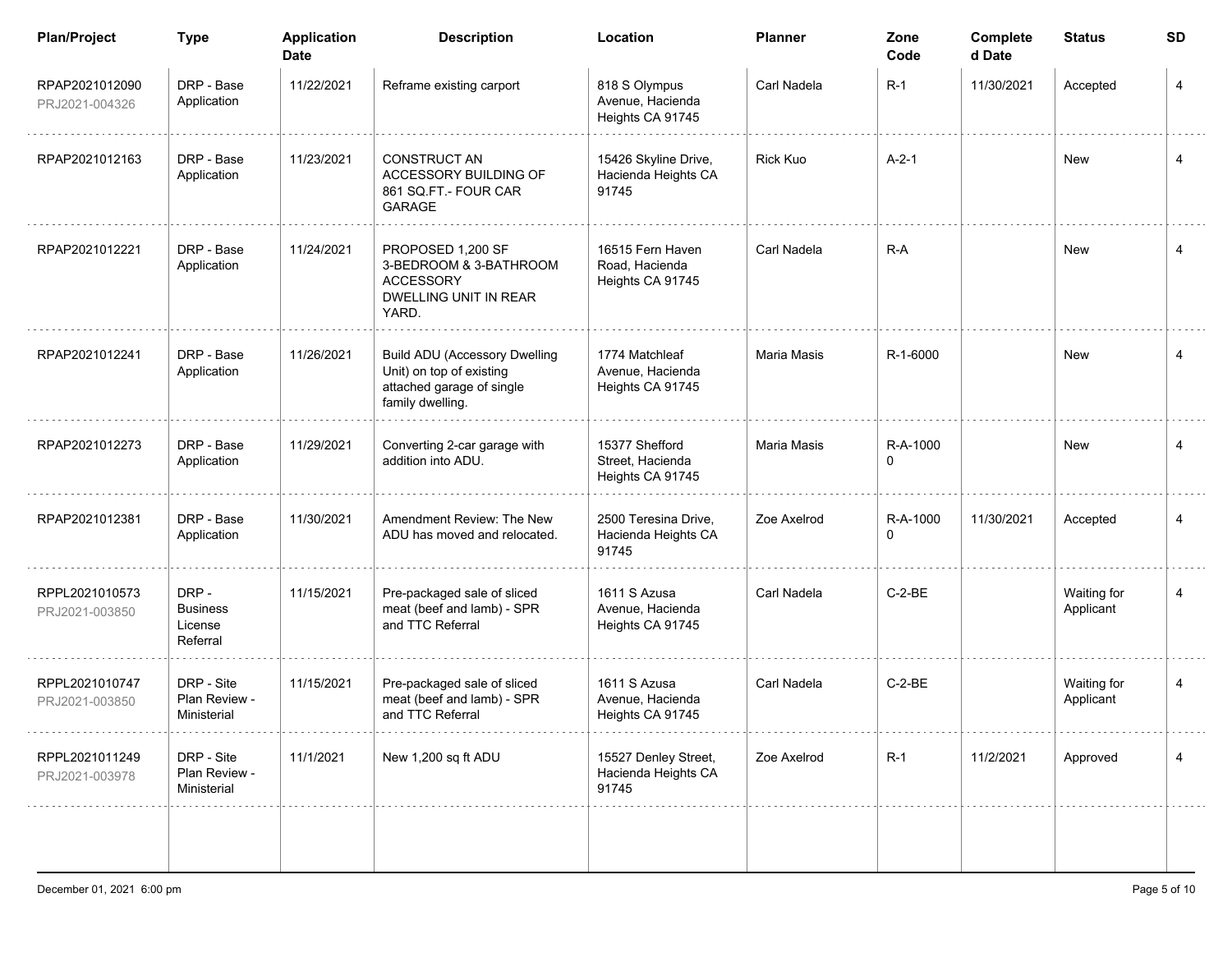| <b>Plan/Project</b>              | <b>Type</b>                                    | <b>Application</b><br><b>Date</b> | <b>Description</b>                                                                                                                                                                                                                                                                                                   | Location                                               | <b>Planner</b>  | Zone<br>Code  | Complete<br>d Date | <b>Status</b> | <b>SD</b>      |
|----------------------------------|------------------------------------------------|-----------------------------------|----------------------------------------------------------------------------------------------------------------------------------------------------------------------------------------------------------------------------------------------------------------------------------------------------------------------|--------------------------------------------------------|-----------------|---------------|--------------------|---------------|----------------|
| RPPL2021011268<br>PRJ2021-003987 | DRP - Site<br>Plan Review -<br>Ministerial     | 11/1/2021                         | legalize un-permitted addition                                                                                                                                                                                                                                                                                       | 1825 Sea Spring<br>Drive, Hacienda<br>Heights CA 91745 | <b>Rick Kuo</b> | R-A           |                    | New           | 4              |
| RPPL2021011286<br>PRJ2021-003997 | DRP - Site<br>Plan Review -<br>Ministerial     | 11/2/2021                         | Legalize a kid play room<br>addition to main single family<br>home. 252 sf                                                                                                                                                                                                                                           | 16520 Ember Glen<br>Road, Hacienda<br>Heights CA 91745 | Carl Nadela     | $R-A$         | 11/11/2021         | Approved      | 4              |
| RPPL2021011337<br>PRJ2021-004043 | DRP - Site<br>Plan Review -<br>Ministerial     | 11/2/2021                         | Proposed One story ADU                                                                                                                                                                                                                                                                                               | 15518 Garo Street.<br>Hacienda Heights CA<br>91745     | <b>Rick Kuo</b> | R-A-7500      | 11/5/2021          | Approved      | 4              |
| RPPL2021011338                   | DRP-<br><b>Business</b><br>License<br>Referral | 11/2/2021                         | change of ownership                                                                                                                                                                                                                                                                                                  | 1639 S Azusa<br>Avenue, Hacienda<br>Heights CA 91745   | Rick Kuo        | $C-2-BE$      | 11/16/2021         | Approved      | 4              |
| RPPL2021011397<br>PRJ2021-004028 | DRP - Site<br>Plan Review -<br>Ministerial     | 11/3/2021                         | 1. Convert [E] family room to a<br>JADU + detached ADU<br>2. add a patio and carport<br>3. convert [E] detached garage<br>and hobby room to an ADU<br>with an attached carport.                                                                                                                                      | 1641 Pontenova<br>Avenue, Hacienda<br>Heights CA 91745 | <b>Rick Kuo</b> | R-A-7500      |                    | Open          | 4              |
| RPPL2021011470                   | DRP - Zoning<br>Conformance<br>Review          | 11/5/2021                         | PROPOSED ADDITION OF<br>535 SQ. FT.:<br>- NEW MASTER BEDROOM,<br><b>BATH &amp; LAUNDRY</b>                                                                                                                                                                                                                           | 2761 Jurado Avenue,<br>Hacienda Heights CA<br>91745    | <b>Rick Kuo</b> | R-A-1000<br>0 |                    | New           | $\overline{4}$ |
| RPPL2021011477<br>PRJ2021-004047 | DRP - Site<br>Plan Review -<br>Ministerial     | 11/6/2021                         | 1, CONSTRUCT TOTAL 1,195<br>SF. OF DETACHED<br>TWO-STORY ACCESSORY<br>DWELLING UNIT(1ST FLOOR<br>630 SF., 2ND FLOOR 565<br>SF.), INCLUDE THREE<br>BEDROOMS, ONE OFFICE,<br>FOUR FULL BATHROOMS.<br>ONE KITCHEN, ONE LIVING<br>ROOM. 2, CONSTRUCT 462<br>SF OF COVERED PATIO<br>ATTACHED TO THE NEW<br>DETACHED A.D.U | 2831 Kiska Avenue,<br>Hacienda Heights CA<br>91745     | Carl Nadela     | R-A-1000<br>0 | 11/7/2021          | Approved      | 4              |
|                                  |                                                |                                   |                                                                                                                                                                                                                                                                                                                      |                                                        |                 |               |                    |               |                |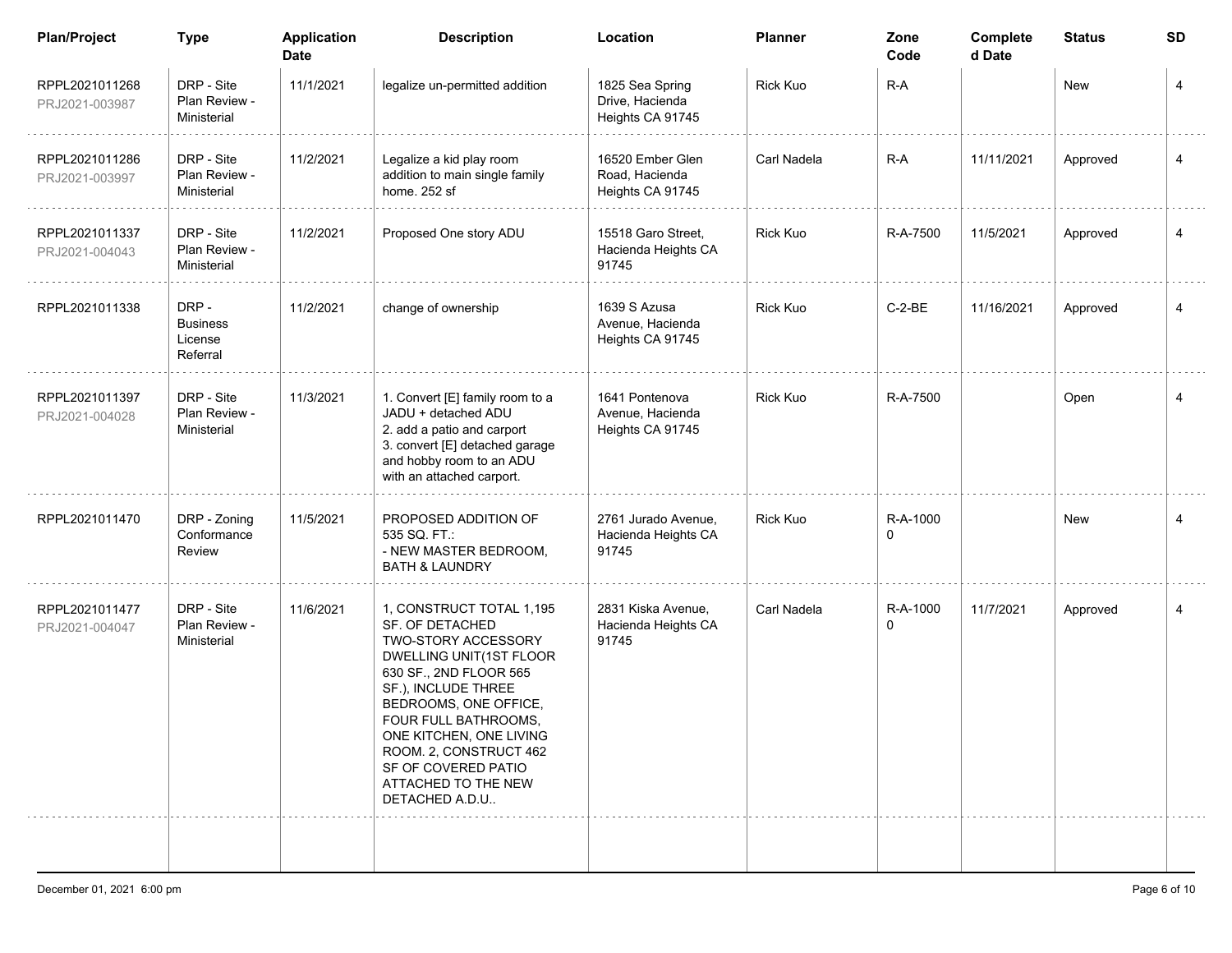| <b>Plan/Project</b>              | <b>Type</b>                                | <b>Application</b><br><b>Date</b> | <b>Description</b>                                                                                                                                                                   | Location                                                   | <b>Planner</b> | Zone<br>Code  | Complete<br>d Date | <b>Status</b>            | <b>SD</b>      |
|----------------------------------|--------------------------------------------|-----------------------------------|--------------------------------------------------------------------------------------------------------------------------------------------------------------------------------------|------------------------------------------------------------|----------------|---------------|--------------------|--------------------------|----------------|
| RPPL2021011487<br>PRJ2021-004059 | DRP - Site<br>Plan Review -<br>Ministerial | 11/7/2021                         | Existing Garage to be<br>converted into Accessory<br>Dweling Unit (ADU) 449.45<br>sq.ft.<br>New (ADU) Addition to be<br>Added 207.50 sq.ft.<br>New Total (ADU) area<br>656.95 sq.ft. | 1303 Ridley Avenue,<br>Hacienda Heights CA<br>91745        | Carl Nadela    | R-A-7500      | 11/13/2021         | Approved                 | 4              |
| RPPL2021011504<br>PRJ2021-004063 | DRP - Site<br>Plan Review -<br>Ministerial | 11/8/2021                         | new detached 1200 sf ADU<br>with 64 sf covered porch                                                                                                                                 | 1538 Drumhill Drive,<br>Hacienda Heights CA<br>91745       | Shaun Temple   | R-A-1000<br>0 | 11/14/2021         | Approved                 | $\overline{4}$ |
| RPPL2021011598<br>PRJ2020-000527 | DRP-<br>Conditional<br>Use Permit          | 11/18/2021                        | New CUP to replace expired<br>CUP200600348-(4) - alcohol<br>sales and billiards                                                                                                      | 1249 N Hacienda<br>Boulevard, Hacienda<br>Heights CA 91745 | Carl Nadela    | $C-2$         |                    | Waiting for<br>Applicant | 4              |
| RPPL2021011633<br>PRJ2021-004092 | DRP - Site<br>Plan Review -<br>Ministerial | 11/9/2021                         | PRJ2021-004092: NEW ADU<br>(598 SQFT)                                                                                                                                                | 1755 Manor Gate<br>Road. Hacienda<br>Heights CA 91745      | Steven Mar     | $R-A$         | 11/22/2021         | Approved                 | $\overline{4}$ |
| RPPL2021011637<br>PRJ2021-004094 | DRP - Site<br>Plan Review -<br>Ministerial | 11/9/2021                         | PRJ2021-004094: CONVERT<br>(E) GARAGE TO ADU AND<br><b>ADDITION</b>                                                                                                                  | 15569 1/2 Binney<br>Street, Hacienda<br>Heights CA 91745   | Steven Mar     | $R-1$         | 11/22/2021         | Approved                 | 4              |
| RPPL2021011728<br>PRJ2021-004115 | DRP - Site<br>Plan Review -<br>Ministerial | 11/11/2021                        | Application for a 1,200 sf<br>one-story detached ADU and a<br>600 sf garage on the property                                                                                          | 15836 Villa Grande<br>Road, Hacienda<br>Heights CA 91745   | Carl Nadela    | R-A-1500<br>0 | 11/26/2021         | Approved                 | 4              |
| RPPL2021011738<br>PRJ2021-004119 | DRP - Site<br>Plan Review -<br>Ministerial | 11/11/2021                        | Convert existing 2-car garage<br>to new JADU 427 SF                                                                                                                                  | 1120 Latchford<br>Avenue, Hacienda<br>Heights CA 91745     | Carl Nadela    | $R-1$         |                    | Waiting for<br>Applicant | 4              |
| RPPL2021011792                   | DRP - Site<br>Plan Review -<br>Ministerial | 11/14/2021                        | demolish existing enclose patio<br>and propose new 638 SF<br>ATTACHED ADU, add new<br>patio(140 SF) and extend<br>existing front porch                                               | 1532 Manor Gate<br>Road, Hacienda<br>Heights CA 91745      | Shaun Temple   | $R-A$         |                    | New                      | 4              |
|                                  |                                            |                                   |                                                                                                                                                                                      |                                                            |                |               |                    |                          |                |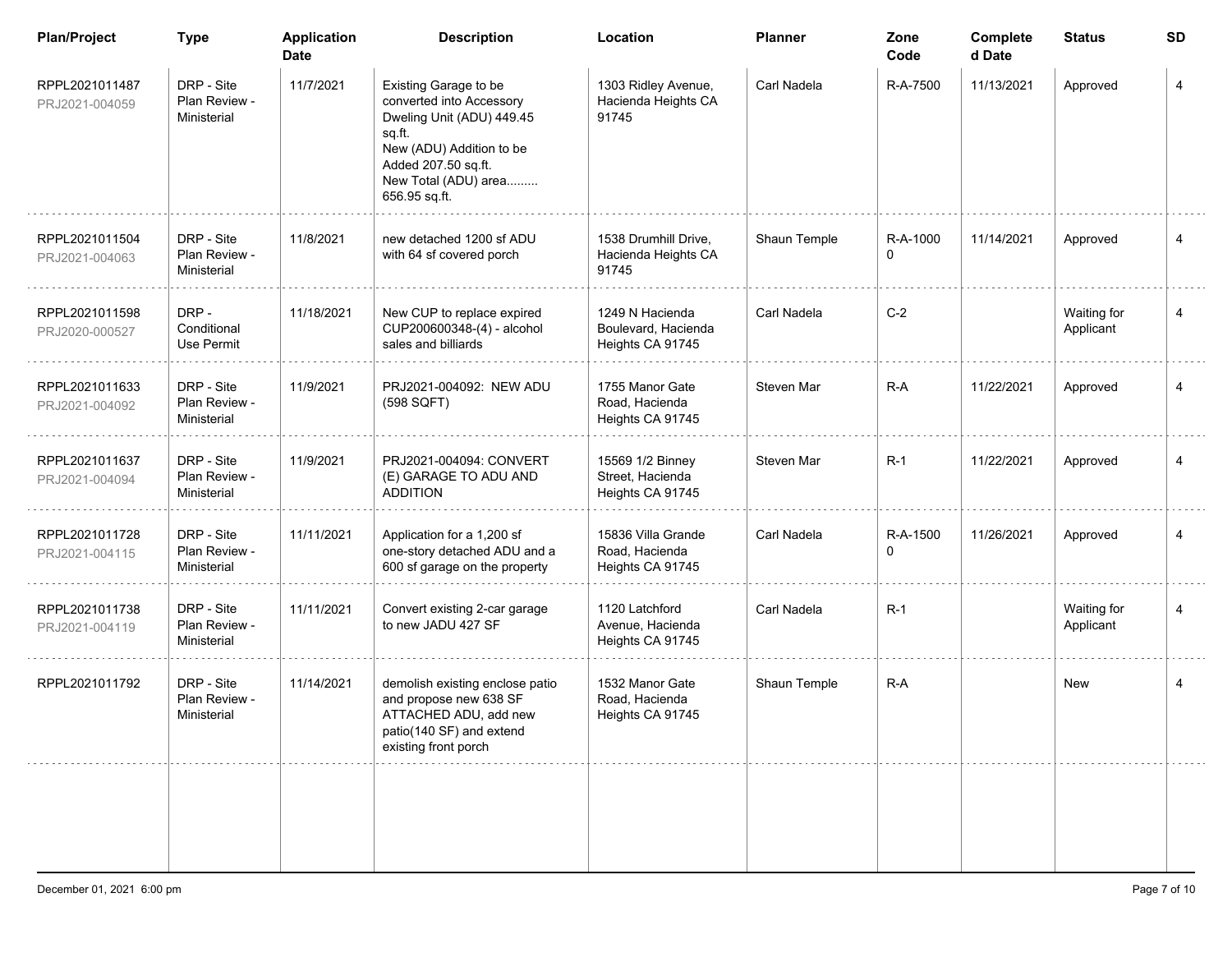| <b>Plan/Project</b>              | <b>Type</b>                                | <b>Application</b><br><b>Date</b> | <b>Description</b>                                                                                                                                                                                                                                                       | Location                                               | <b>Planner</b>  | Zone<br>Code  | Complete<br>d Date | <b>Status</b>            | SD |
|----------------------------------|--------------------------------------------|-----------------------------------|--------------------------------------------------------------------------------------------------------------------------------------------------------------------------------------------------------------------------------------------------------------------------|--------------------------------------------------------|-----------------|---------------|--------------------|--------------------------|----|
| RPPL2021011840                   | DRP - Site<br>Plan Review -<br>Ministerial | 11/15/2021                        | PROPOSED ADDITION 2ND<br><b>FLOOR</b><br>(3) BEDROOMS, (2) 0.75<br>BATHROOM, & 1 POWDER<br>ROOM 910 SF<br>SHED 150 SF<br>DEMO PORTION OF (E)<br><b>ROOF</b>                                                                                                              | 1435 Armington<br>Avenue, Hacienda<br>Heights CA 91745 | <b>Rick Kuo</b> | R-1-6000      |                    | <b>New</b>               | 4  |
| RPPL2021011969                   | DRP - Site<br>Plan Review -<br>Ministerial | 11/17/2021                        | 1. House addition (736 SF)on<br>the 2nd floor.<br>2. Interior remodel: enlarge the<br>existing bathroom # 2 on the<br>2nd floor from 56 SF to 62 SF.<br>And remove the existing<br>bathroom #3 (50 SF) on the<br>second floor.                                           | 2248 Clementina<br>Drive, Hacienda<br>Heights CA 91745 | <b>Rick Kuo</b> | R-A-1000<br>0 |                    | New                      | 4  |
| RPPL2021011993<br>PRJ2021-004193 | DRP - Site<br>Plan Review -<br>Ministerial | 11/18/2021                        | Previous owner have covert<br>the double car garage attached<br>with this property to a one bed<br>and one bath already, needed<br>to update the interior with new<br>wood floors and paints, new<br>bathroom vanity and shower.<br>(ADU conversion without<br>permits?) | 16356 Cedarlane<br>Drive, Hacienda<br>Heights CA 91745 | Rudy Silvas     | R-A           |                    | Waiting for<br>Applicant | 4  |
| RPPL2021012119<br>PRJ2021-004230 | DRP - Site<br>Plan Review -<br>Ministerial | 11/22/2021                        | Existing 2 car garage to be<br>converted into ADU + addition<br>400 SQFT + 735 SQFT= 1,135<br>SQFT<br>3 BEDROOMS<br>2BATHROOMS<br><b>KITCHEN</b><br>LIVING ROOM AND WASHER<br>AND DRYER                                                                                  | 15519 Garo Street,<br>Hacienda Heights CA<br>91745     | Rudy Silvas     | R-A-7500      |                    | New                      | 4  |
| RPPL2021012155                   | DRP - Site<br>Plan Review -<br>Ministerial | 11/23/2021                        | to demolish unpermitted trellis<br>patio and propose detached<br>adu with 1 car garage                                                                                                                                                                                   | 1518 S 9th Avenue,<br>Hacienda Heights CA<br>91745     | Rudy Silvas     | R-A-1500<br>0 |                    | New                      | 4  |
|                                  |                                            |                                   |                                                                                                                                                                                                                                                                          |                                                        |                 |               |                    |                          |    |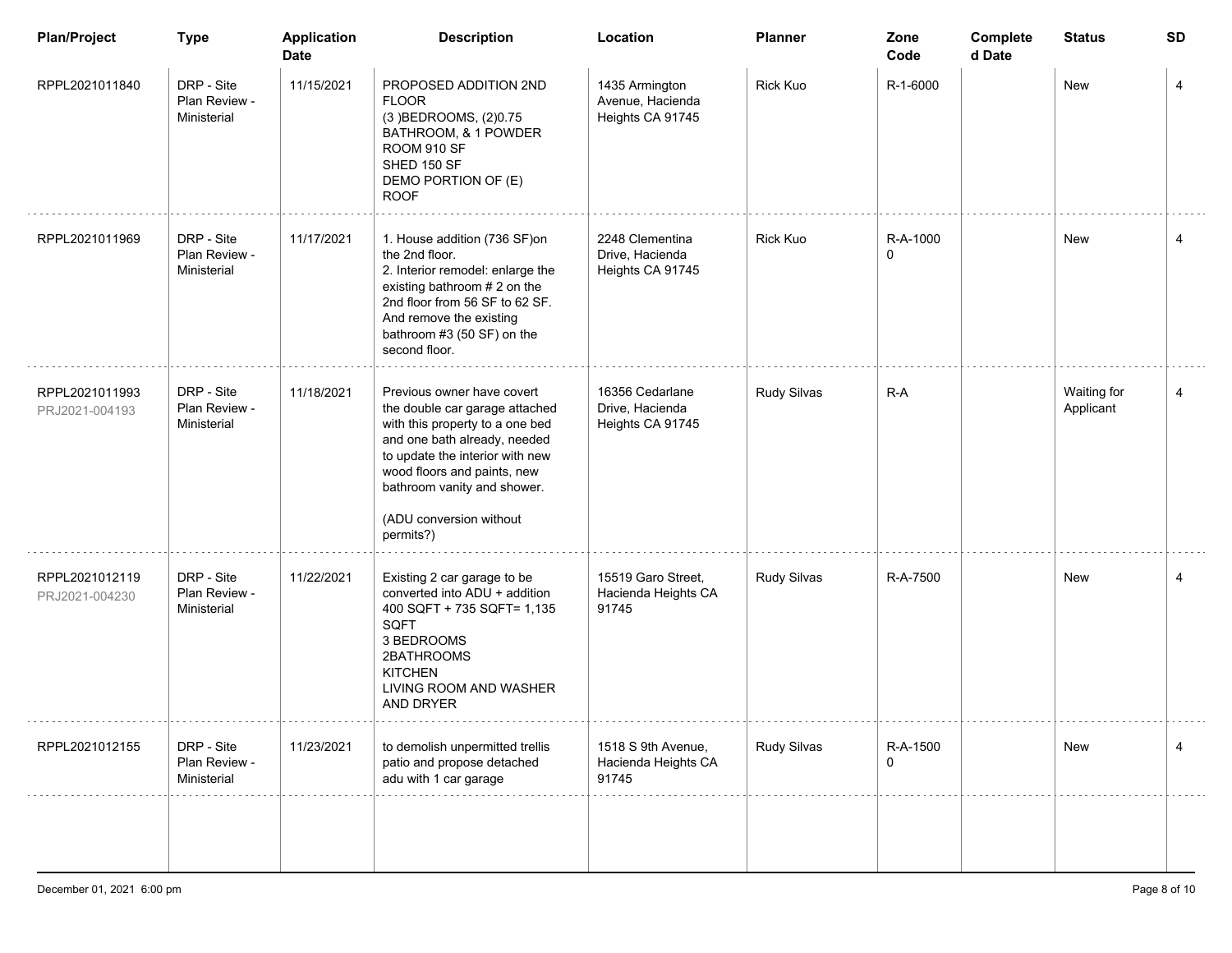| <b>Plan/Project</b>              | <b>Type</b>                                | <b>Application</b><br><b>Date</b> | <b>Description</b>                                                                                                                                                                                                                                                                                                                                                                                                                                                                                                                                               | Location                                               | Planner         | Zone<br>Code  | Complete<br>d Date | <b>Status</b>            | SD |
|----------------------------------|--------------------------------------------|-----------------------------------|------------------------------------------------------------------------------------------------------------------------------------------------------------------------------------------------------------------------------------------------------------------------------------------------------------------------------------------------------------------------------------------------------------------------------------------------------------------------------------------------------------------------------------------------------------------|--------------------------------------------------------|-----------------|---------------|--------------------|--------------------------|----|
| RPPL2021012259                   | DRP - Site<br>Plan Review -<br>Ministerial | 11/29/2021                        | 500 sq' ft' Addition of living<br>space, conversion of a portion<br>of garage, and addition of<br>Carport.                                                                                                                                                                                                                                                                                                                                                                                                                                                       | 16102 Flamstead<br>Drive, Hacienda<br>Heights CA 91745 | <b>Rick Kuo</b> | R-1-6000      |                    | New                      | 4  |
| RPPL2021012262                   | DRP - Zoning<br>Conformance<br>Review      | 11/29/2021                        | To legalize existing bathroom<br>and laundry area at 167 sq. ft.<br>addition to laundry 23 sq. ft.<br>addition to existing patio 179<br>sq. ft., to add a new 6:12 pitch<br>roof over the existing 2:12<br>pitch.                                                                                                                                                                                                                                                                                                                                                | 1239 Marchmont<br>Avenue, Hacienda<br>Heights CA 91745 | <b>Rick Kuo</b> | R-1-6000      |                    | New                      | 4  |
| RPPL2021012286                   | DRP - Site<br>Plan Review -<br>Ministerial | 11/29/2021                        | <b>TWO-STORY ADDITION</b><br>$\overline{\phantom{a}}$<br>OF EXISTING S.F.R.,<br>ADDITION CONSIST OF 924<br>S.F. ON THE 1ST FLOOR<br>AND 304 S.F. ON THE 2ND<br>FLOOR.<br><b>LEGALIZED 1ST FLOOR</b><br>BED ROOM #5 CONVERSION<br>FROM EXISTING CARPORT<br>OF 205 S.F.                                                                                                                                                                                                                                                                                            | 1519 Hedgepath<br>Avenue, Hacienda<br>Heights CA 91745 | <b>Rick Kuo</b> | R-A-1200<br>0 |                    | New                      | 4  |
| RPPL2021012314<br>PRJ2021-004313 | DRP - Site<br>Plan Review -<br>Ministerial | 11/29/2021                        | Current property is used as<br>single family residential.<br>Proposed new 560 sf detached<br>ADU in the rear side of the<br>main house, including 2<br>bedroom and 2 bathroom, 1<br>kitchen and 1 laundry room on<br>flat site. 5 feet side and rear<br>setback provided. Finish floor<br>is 8" min. above grade. No<br>demolition required on the site.<br>New ADU operates as rental<br>unit, expecting rent for 2<br>household family. Currently<br>existing house provided 2<br>covered garaged parking.<br>Tenant parking is provided as<br>street parking. | 1953 Wickshire<br>Avenue, Hacienda<br>Heights CA 91745 | Rudy Silvas     | R-A-6000      |                    | Waiting for<br>Applicant | 4  |
| RPPL2021012344<br>PRJ2021-004326 | DRP - Site<br>Plan Review -<br>Ministerial | 11/30/2021                        | Reframe existing carport                                                                                                                                                                                                                                                                                                                                                                                                                                                                                                                                         | 818 S Olympus<br>Avenue, Hacienda<br>Heights CA 91745  | Carl Nadela     | $R-1$         |                    | New                      | 4  |